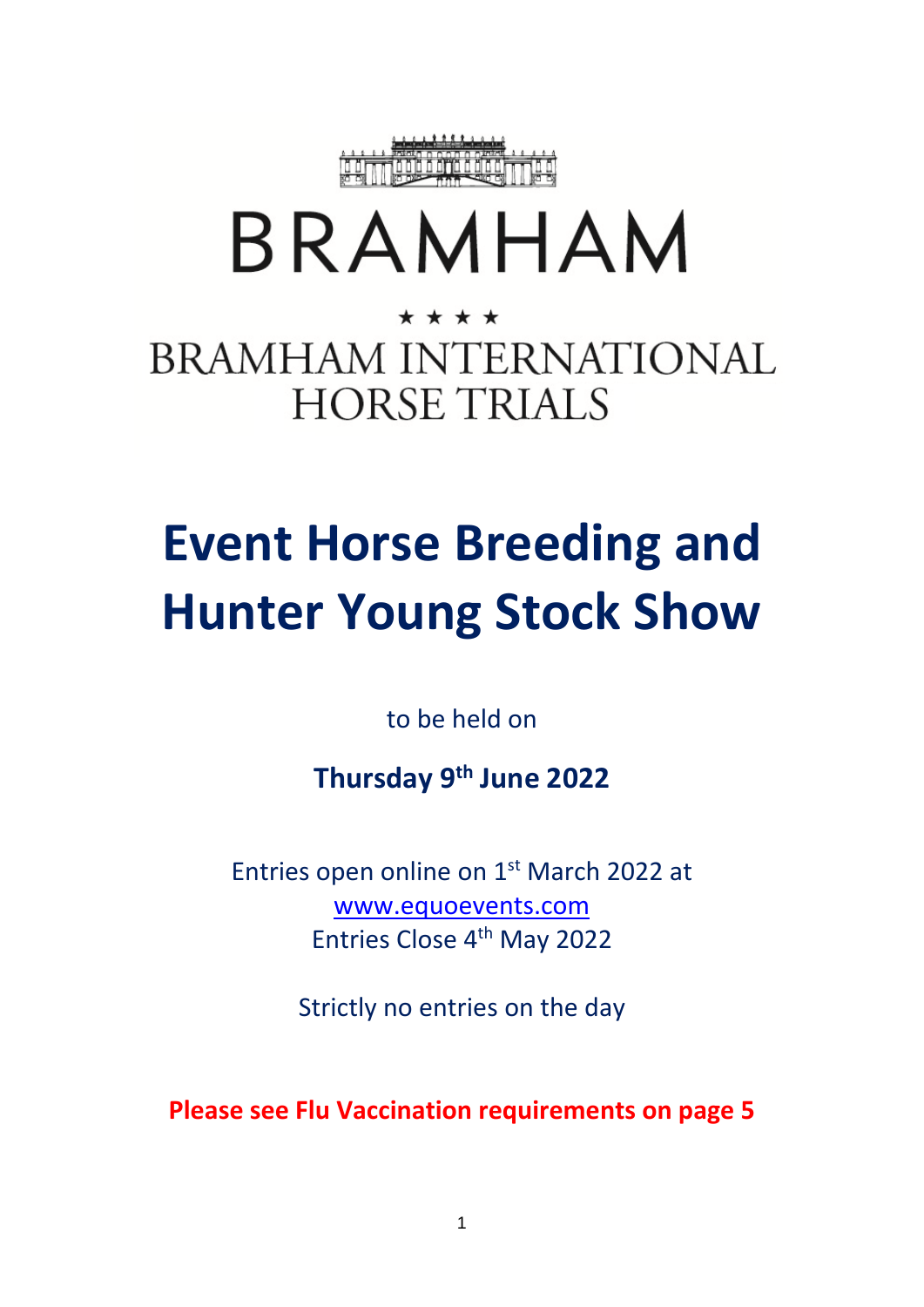#### **THURSDAY 9 th JUNE 2022**

#### **to begin at 8.30am in the TopSpec Arena**

| <b>Class No</b>                                                                                                                                   | <b>Class Details</b>                                                                                                                                                                                                                                                                                                                                                                 | <b>Prizes</b>         | <b>Entry Fee</b><br>(inc VAT) |  |  |  |
|---------------------------------------------------------------------------------------------------------------------------------------------------|--------------------------------------------------------------------------------------------------------------------------------------------------------------------------------------------------------------------------------------------------------------------------------------------------------------------------------------------------------------------------------------|-----------------------|-------------------------------|--|--|--|
| $\mathbf{1}$                                                                                                                                      | Brood Mare - with own foal at foot<br>A mare with Foal at Foot or a relevant certificate of<br>pregnancy for the following year, which may be inspected<br>at the show.<br>To include SHB(BG) Mare Grading if required (£60).<br>Details will be sent upon request.<br>All horses must be on the SHB(GB) basic ID register to<br>compete.<br>Competitors may compete on a day ticket | £30, £20,<br>£15, £12 | £22                           |  |  |  |
| $\overline{2}$                                                                                                                                    | Foal - produce of mare entered in class one<br>A colt or filly foaled in current year. Foals to be at least four<br>weeks old on day of Show.<br>All horses must be on the SHB(GB) basic ID register to<br>compete.<br>Competitors may compete on a day ticket                                                                                                                       | £30, £20,<br>£15, £12 | £22                           |  |  |  |
| The following classes are for young stock likely to make a three day event horse.<br>Sections A and B will run concurrently in the TopSpec Arena. |                                                                                                                                                                                                                                                                                                                                                                                      |                       |                               |  |  |  |
| 3                                                                                                                                                 | Yearling - born in 2021<br>A) Colt/gelding B) Filly<br>A colt, gelding or filly, foaled in preceding year.<br>All horses must be on the SHB(GB) basic ID register to<br>compete.<br>Competitors may compete on a day ticket                                                                                                                                                          | £30, £20,<br>£15, £12 | £22                           |  |  |  |
| 4                                                                                                                                                 | Two Year Old - born in 2020<br>A) Colt/gelding B) Filly<br>A colt, gelding of filly, foaled two years previously, colts may<br>be allowed at the discretion of the Show<br>All horses must be on the SHB(GB) basic ID register to<br>compete.<br>Competitors may compete on a day ticket                                                                                             | £30, £20,<br>£15, £12 | £22                           |  |  |  |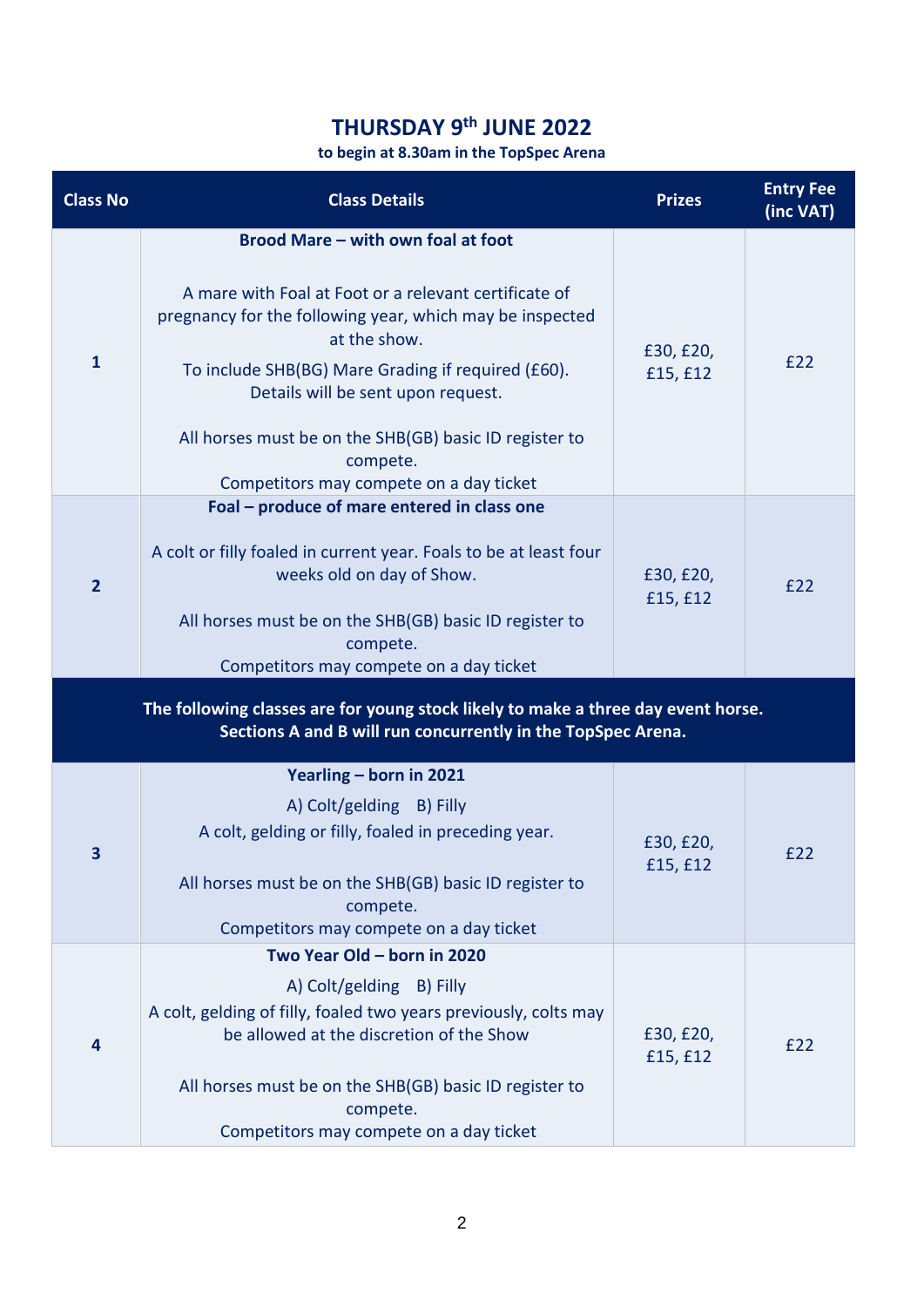| 5 | Three Year Old - born in 2019                                                                                                        |                       |     |
|---|--------------------------------------------------------------------------------------------------------------------------------------|-----------------------|-----|
|   | A) Colt/gelding B) Filly                                                                                                             |                       |     |
|   | A colt, gelding of filly, foaled three years previously, colts<br>may be allowed at the discretion of the Show                       | £30, £20,<br>£15, £12 | E22 |
|   | All horses must be on the SHB(GB) basic ID register to<br>compete.<br>Competitors may compete on a day ticket                        |                       |     |
| 6 | Championship                                                                                                                         |                       |     |
|   | A) Colt/gelding – open to horses placed $1^{st}$ and $2^{nd}$ in class<br>3, 4 and 5 A                                               |                       |     |
|   | B) Filly – open to horses placed $1^{st}$ and $2^{nd}$ in class 3, 4 and<br>5 B                                                      |                       |     |
| 7 | <b>Supreme Championship</b>                                                                                                          |                       |     |
|   | Open to horses placed 1 <sup>st</sup> and 2 <sup>nd</sup> in classes one and two,<br>and the winner and reserve of classes 6 A and B | £100                  |     |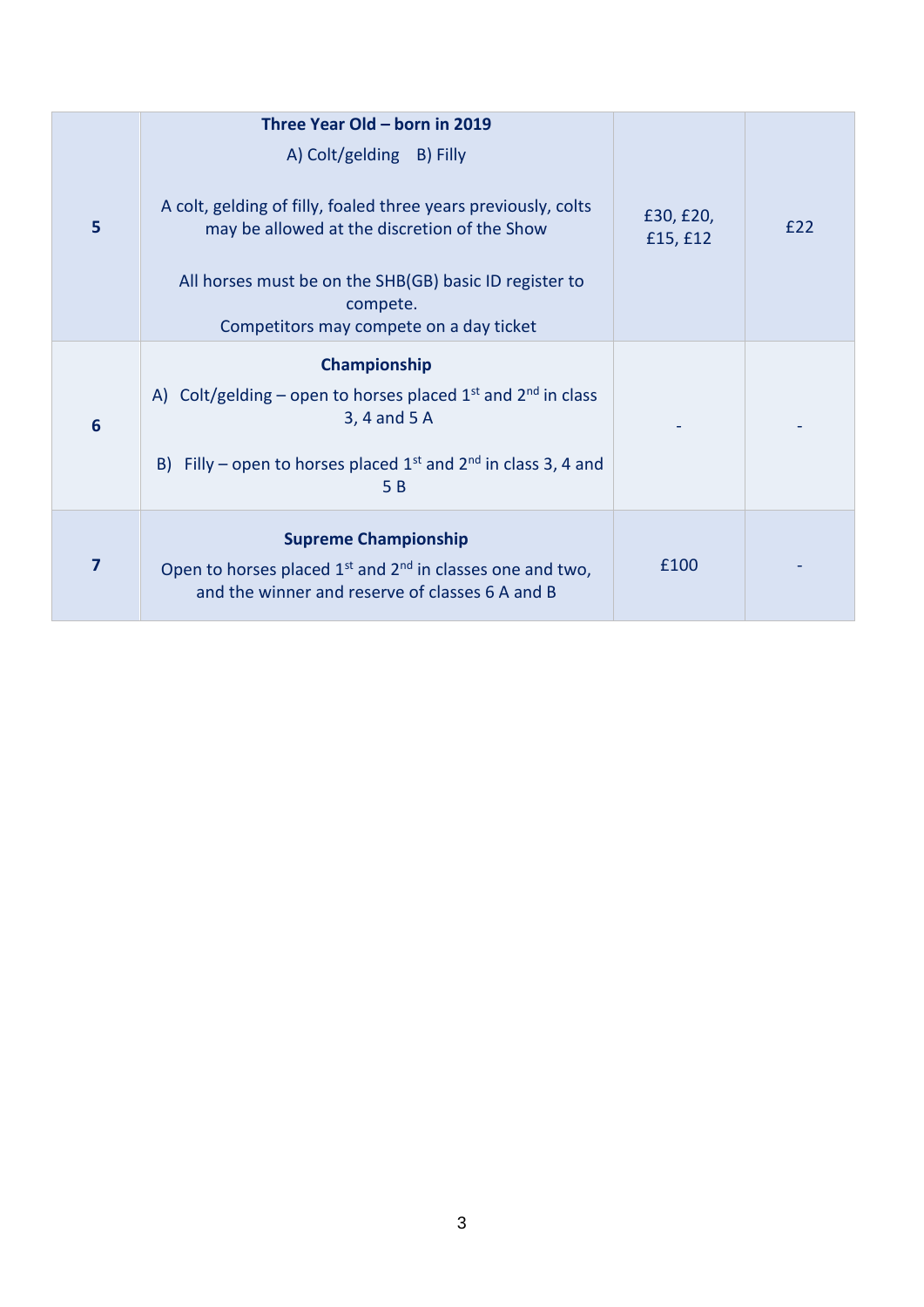#### **HUNTER BREEDING CLASSES**

 Hunter Breeding Classes are open to the produce of any Stallion and should not be confined to animals sired by Thoroughbreds. Foals up to three months old may be entered but must subsequently be registered. Foals un-named will be recorded under their dam. Manners will be taken into account in Hunter Breeding classes.

a) Brood Mares

 To be eligible for Hunter Brood Mare classes mares must have foal at foot or a relevant certificate of pregnancy for the following year, which may be inspected at the show.

b) Foals

To be eligible to enter Hunter Foal classes the foal must be at least four weeks old on the day of the show.

c) Brood Mare Premiums

 The Society offers Brood Mare Premiums at selected affiliated shows, but premiums will only beawarded if there are a minimum of three mares forward per class. The premium takes the form of a Service Voucher, the value of £100, awarded at the Judge's discretion to their selection from the monetary prize winners, to be used towards the cost of covering the mare by any SHB (GB) Graded Stallion or Life Approved Premium Stallion that is properly registered for the year of covering.

 The Service Voucher may be used in either of the two years following the year of that award. The owner must be, or become, a fully paid up member of SHB(GB)in order to be eligible for the award. No mare shall take more than one award per year.

NOTE: Grade I and II mares are eligible to be transferred into the SHB(GB) Stud Book.

d) Leader

 The Leader who enters the ring with the horse must remain throughout the class. Only in special circumstances and with the permission of the judge may another person be permitted to trot the horse out.

| <b>Show Secretary:</b> | Stewards:      | Judges: |
|------------------------|----------------|---------|
| Suzanne Barker         | Wayne Burnell  | Magnus  |
|                        | Edwin Thorpe   | William |
|                        | Peter Richmond |         |

#### **Classes (1-5):**

These classes are all affiliated to SHB(GB), All horses must be on the SHB(GB) basic ID register to compete. Competitors may compete on a day ticket and may have a maximum of two day tickets per season. Each day ticket is valid for one show and it covers owner and rider membership together with horse registration/overstamp for that show (£36 per day ticket). If the class is a qualifying class for RIHS in order for the qualification to be valid, application for full owner/rider membership and horse registration/overstamp must be received in the SHB(GB) office within 14 days.

Magnus Nicholson William Moran

#### **Entries:**

Open online on 1<sup>st</sup> March 2022 a[t www.equoevents.com](http://www.equoevents.com/) Entries for the above classes will only be accepted if full breeding details are declared on the entry form.

#### **Closing date for entries is 4 thMay 2022.**

#### **Times:**

Class 1 and 2 begin at 8.30am in the TopSpec Arena. Please note that in classes 3-6, the 'A' and 'B' sections run in the arena **at the same time**.

#### **Flu Vaccination Requirements:**

a) An initial Primary Course of two vaccinations must be given; the second vaccination must be administered within 21-92 days of the first vaccination.

b) The first booster must be administered within 7 calendar months following the date of administration of the second vaccination of the Primary Course.

c) In accordance with FEI regulations, all horses attending the Event at Bramham must have received a booster within 6 months +21 days (and not within 7 days) before arrival at the Event.

d) Horses may attend Bramham 7 days after receiving the second vaccination of the primary course.

e) Horses that have received the Primary Course prior to 1 January 2005 are not required to fulfil the requirement for the first booster, providing there has not been an interval of more than 12 months between each of their subsequent annual booster vaccinations and they have received a booster within 6 months +21 days (and not within 7 days) before arrival at the Event.